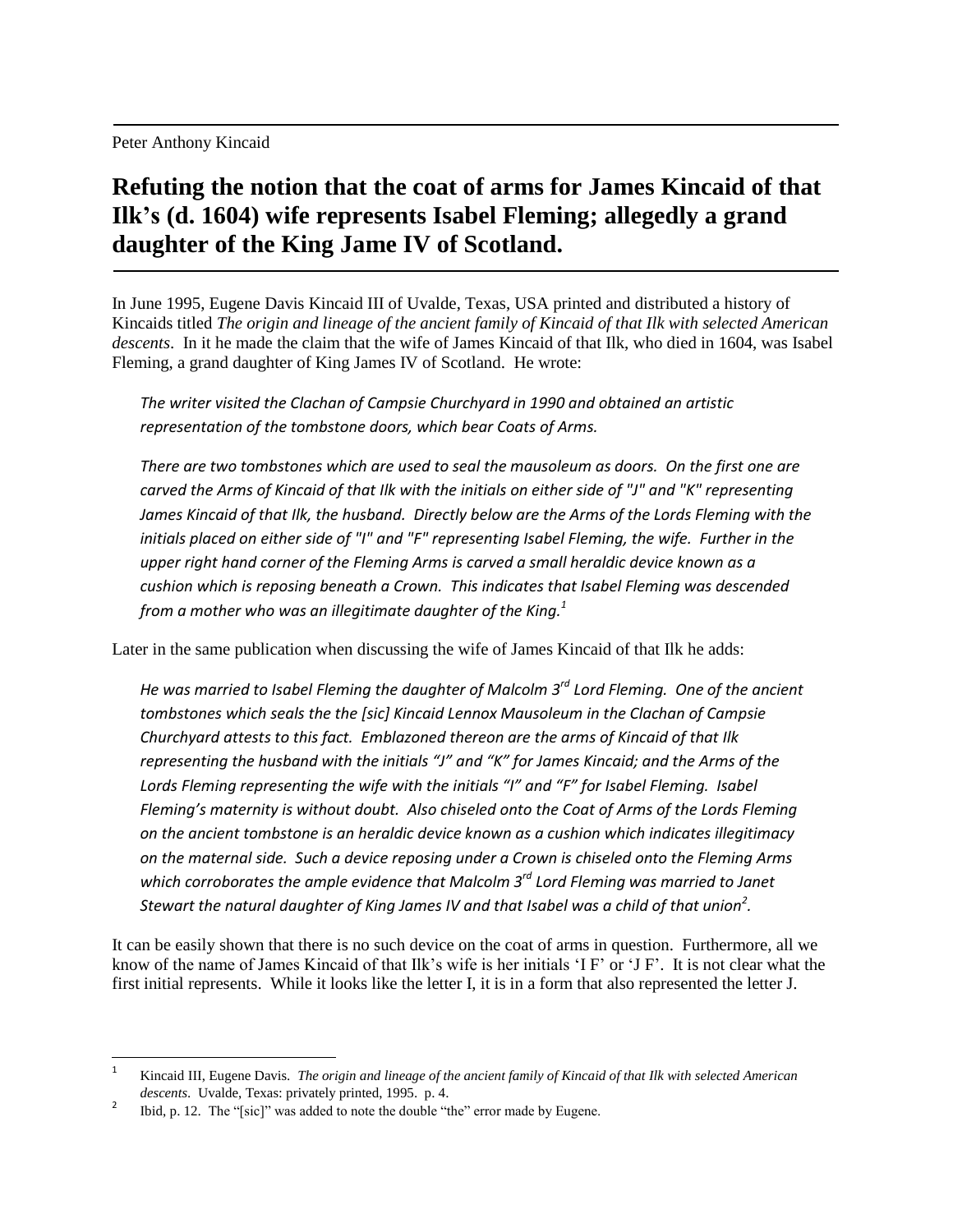The stone in question was inspected, photographed and recorded by the Royal Commission on the Ancient and Historical Monuments of Scotland. This information was presented in their publication *Stirlingshire: an inventory of the Ancient Monuments*. They write:

*One bears the marginal inscription HEIR LYIS ANE HONORABIL MAN IAMES KINKAID OF THAT ILK QVHA DESISIT YE 13 OF FEBROVAR ANNO 1604, and bears two shields on the space within. The upper shield is flanked by the initials I K and is charged for Kincaid: A triple-towered castle, in chief two mullets. The two circular marks seen in the base may or may not be true heraldic charges. The lower shield, evidently that of his wife, is flanked by the initials I F and is charged: In chief three rosettes between three piles, in base an annulet.<sup>3</sup>*

It is clear that no royal cushion was found on the stone by the Commission. It is difficult to see how Eugene Davis Kincaid III, who has no heraldic creditials, could claim the device existed when the Royal Commission made no such claim for its inventory of Stirlingshire monuments.

Furthermore, Eugene Davis Kincaid III incorrectly identifies the coat of arms as being that of Malcolm, 3rd Lord Fleming. The seal of Malcolm, 3rd Lord Fleming has for coat of arms: "1st and 4th: A chevron within a royal tressure. 2nd and 3rd: Six fraises  $(3 \text{ and } 3)$ .<sup>"4</sup> This is consistent with what was given in "an illuminated manuscript A.D. 1603-1605 ascribed to Sir David Lindsay, Lyon King of Arms" for Lord Fleming; namely "First and fourth, or, a chevron within a double tressure gules; second and third, azure, six fraises argent."<sup>5</sup> This is the only evidence found or given to suggest that James Kincaid of that Ilk's wife was a Fleming; let alone a daughter of Malcolm,  $3^{rd}$  Lord Fleming. Without any supporting armorial evidence one has to accept that her name remains uncertain.

In 1998, this author presented a photo image of the stone in question to rec.heraldry; a newsgroup forum frequented by heraldic experts and enthusiasts. James Dempster of the Heraldry Society of Scotland responded that he preferred a blazon of "On a fess between three piles in chief and an annulet in base, three cinqfoils." However, neither James Dempster nor any other members of the forum noted any royal cushion. 6

A photo of the coat of arms on the stone in question is shown on the next page. All can see that there is no royal cushion on her coat of arms on the tombstone.

One can only conclude that Eugene Davis Kincaid III made novice errors. In doing so he created yet another Kincaid myth.

 $\overline{\phantom{a}}$ 

<sup>3</sup> The Royal Commission on the Ancient and Historical Monuments of Scotland. *Stirlingshire: An inventory of the Ancient Monuments*. 2 volumes. Edinburgh, 1963. Volume I, pages 161-162, no. 157.

<sup>4</sup> MacDonald, William Rae*. Scottish Armorial Seals*. Edinburgh: William Green and Sons, 1904. p. 116, no. 936.

<sup>5</sup> Stodart, Robert Riddle. *Scottish Arms being a collection of armorial bearings A.D. 1370-1678: Reproduced in Facsimile from contemporary manuscripts with heraldic and genealogical notes*. 2 volumes. Edinburgh: William Paterson, 1881. Volume 2, p. 283.

<sup>6</sup> James Dempster [\(jdempster@easynet.co.uk\)](mailto:jdempster@easynet.co.uk). "Re: identifying arms on a Scottish tombstone." rec.heraldry*.* 25 July 1998, 3:00 am.